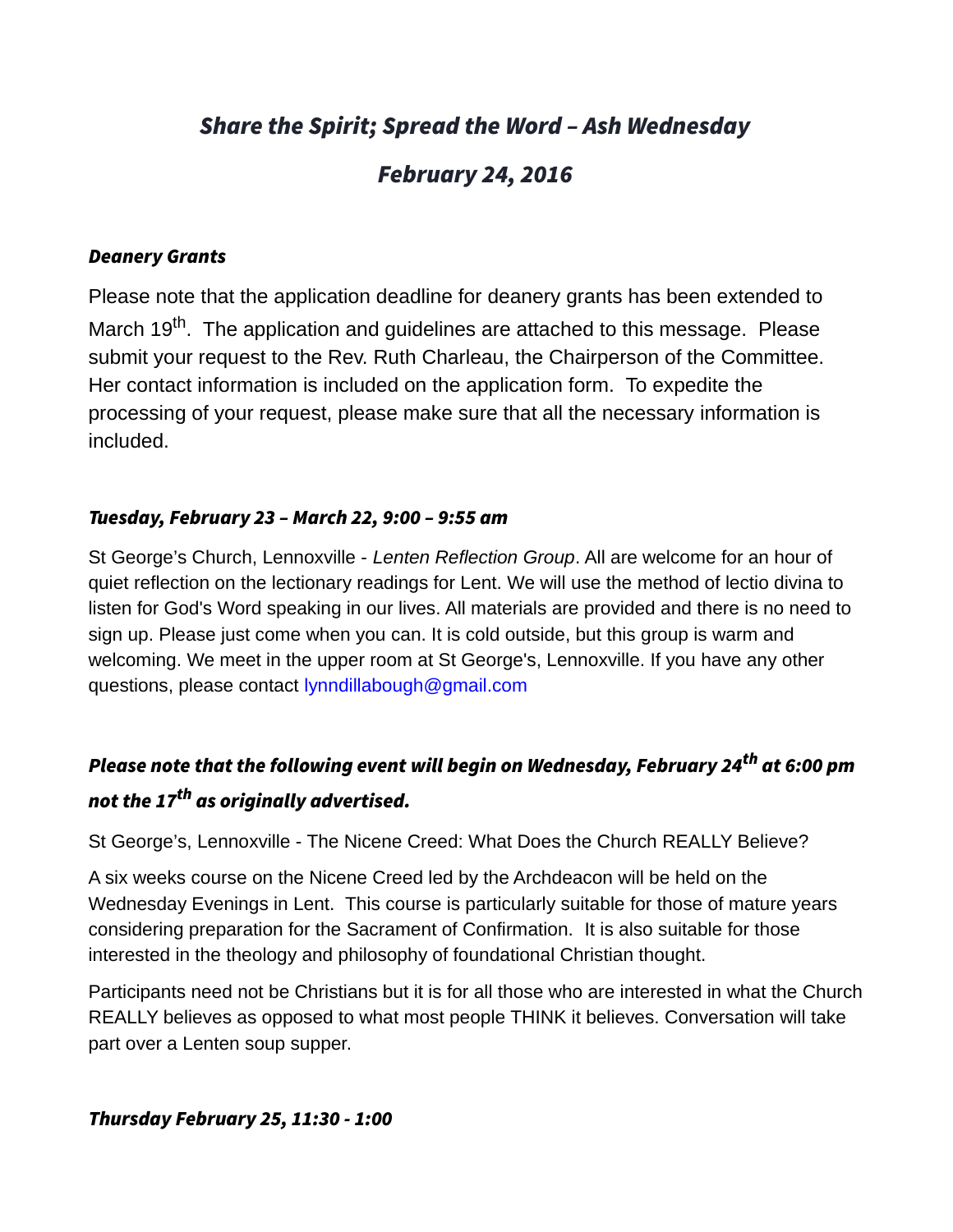*Danville & Asbestos Community Meal -* All residents of Danville and Asbestos are invited to this free community meal of hot casseroles, homemade rolls, desserts, tea, coffee and juice. Those who live alone, or those for who find the last week of the month a time when food is more scarce are particularly welcome but all are invited. You must call or email to have a place set at the table for you. You may do this by emailing [lynndillabough@gmail.com](mailto:lynndillabough@gmail.com)

#### Thursday February 25, 5:15-6:45

St Augustine's Church, Danville - Messy Church. All families with children 12 and under are welcome for this time of learning and worship. Parents (or grandparents) attend along with their children as we learn about our faith and enjoy a good meal. Storytelling, crafts, worship and dinner with materials and food all provided. We do collect a freewill offering during worship. This month we are learning about how Jesus washed the disciples' feet and taught us all to love each other. If you would like to attend, or would like more information about the program, please contact [lynndillabough@gmail.com](mailto:lynndillabough@gmail.com)

#### Wednesday March 2, 5:15-6:45

*Bury - Messy Church.* All families with children 12 and under are welcome for this time of learning and worship. Parents (or grandparents) attend along with their children as we learn about our faith and enjoy a good meal. Storytelling, crafts, worship and dinner with materials and food all provided. We do collect a freewill offering during worship. This month we are learning about how Jesus washed the disciples' feet and taught us all to love each other. If you would like to attend, or would like more information about the program, please contact [lynndillabough@gmail.com](mailto:lynndillabough@gmail.com)

#### Thursday, March 10<sup>,</sup> 10:00 am

Ayer's Cliff, St George's Church – Annual vestry meeting at the church.

Note: The church is collecting food donations for the on-going food bank that operated with the United Church to help in the community.

# Education for Ministry - Year One: September 2016 until June 2017

Beginning in September, there will be an opportunity for new participants from the deanery to begin the Education for Ministry program. Now is the time to start thinking about this. EfM is a four-year program of theological education for lay people. The commitment is high, but the rewards are many as you learn to reflect theologically on your own life and on the world in